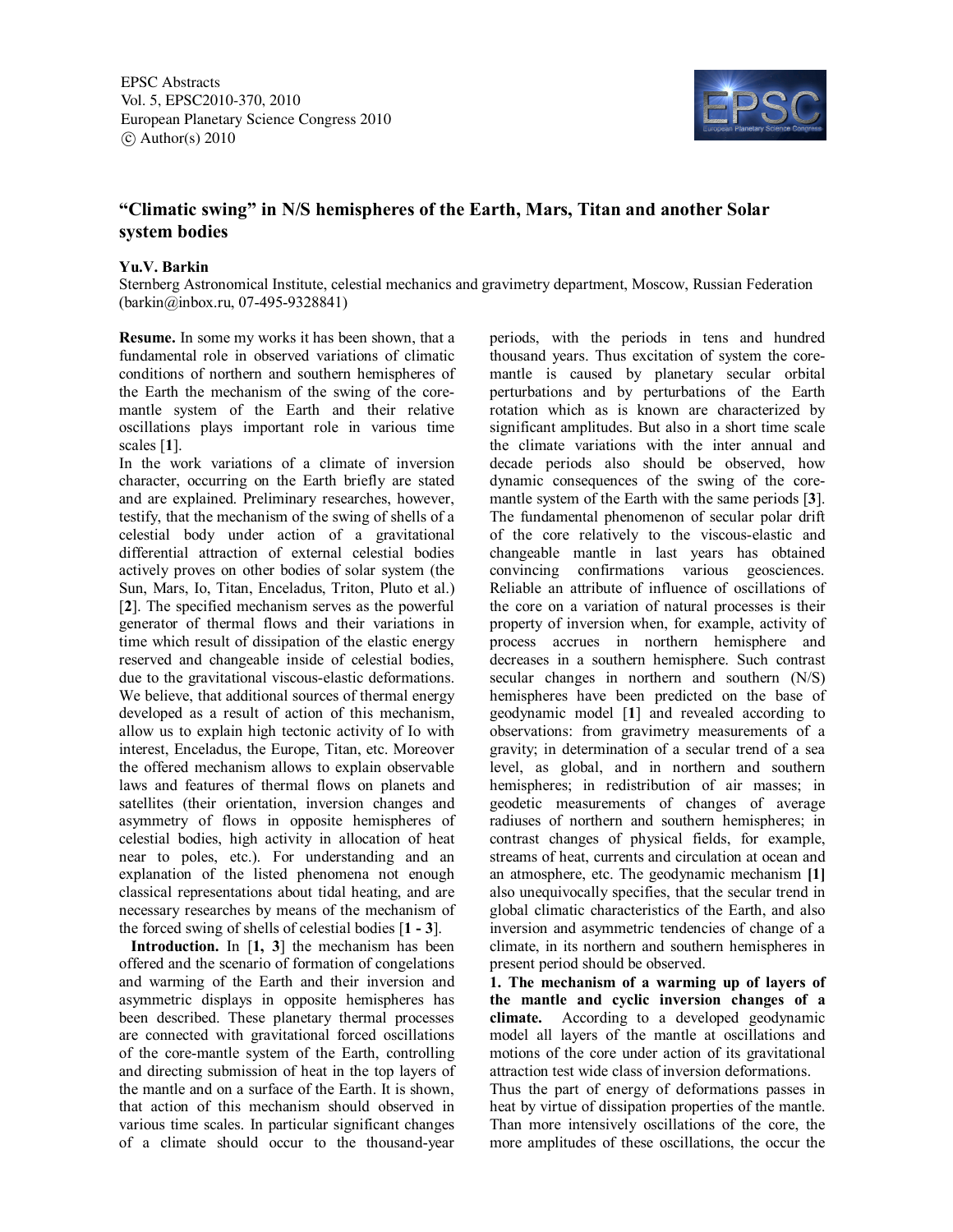specified thermal transformations more intensively. As relative displacements of the core have cyclic character, because of cyclic influences on the coremantle system of external celestial bodies also a formation of heat flows and warmed plume materials (substances) will have also cyclic character. In particular orbital perturbations with Milankovitch's periods in **100 kyr**, **41 kyr**, etc. will be precisely reflected in variations of the specified thermal flows and, accordingly, a planetary climate. In it the essence of occurrence of cycles of congelations on the Earth [**2**] consists (Slide 1).

## **Slide 1.**



If during any period of time the core behaves passively, amplitudes of its oscillations are small the thermal flows to a surface of a planet will be decrease. This geodynamic conditions corresponds to the periods of a cold snap. And on the contrary, if the core and mantle interact actively and make significant oscillations the thermal flows to a surface of a planet accrues. This geodynamic state corresponds to the periods of warming. At drift of the core to the north and its oscillations with accrueing amplitude (for example, in present period) submission of heat in the top layers of the mantle will accrue. It is warmly allocated in all layers of the mantle deformed by an attraction of the drifting and oscillating core.

**1.1. Mechanisms of warming.** But a base layer is the layer **D"** (**"kitchen of plume-tectonics"**). As we know the two mechanisms work for warm redistribution into the Earth. First is a mechanism of convection. In our geodynamical model it has forced nature and is organized and controlled by gravitational action of external celestial bodies and as result has cyclical character. Second mechanism is a plume mechanism which organizes the warmed masses redistributions in higher levels of the mantle, on a bottom of ocean and on a surface of the Earth. In accordance with our geodynamical model mentioned redistribution of warmed mass also has forced character. It is organized and controlled by gravitational action of the external celestial bodies on core-mantle system and also has cyclic nature.

**1.2. "A climatic swing".** In work [**2**] it was emphasized, that the climatic changes caused by the mechanism of forced oscillations of the core-mantle system, occur to a wide spectrum of frequencies. In particular annual, monthly and even daily fluctuations of the core will inevitably cause thin, but appreciable, climatic changes with the specified periods and it multiple. Similar sort of a variations, for example, are seen in variations of average atmospheric pressure in northern and southern hemispheres.

**1.3. Contrast secular warming of Northern and Southern hemispheres of the Earth in present epoch.** And warm flows are asymmetrically, more intensively warm is redistributed in northern hemisphere of the Earth and less intensively in a southern hemisphere. From here it follows, that the phenomenon of more intensive warming up of northern hemisphere, rather than southern in present period should be observed. Data of climatic observations (in first temperature trends for various latitude belts). Really, the trend of increase of temperature in northern hemisphere is characterized by greater rate, than a trend of temperature in a southern hemisphere.

We shall emphasize, what even in these thin variations of climatic conditions on the Earth also should the phenomenon of inversion and asymmetry in relation to corresponding opposite hemispheres of the Earth, in particular in relation to northern and southern hemispheres is precise be shown. New important confirmations of developed geodynamic model, to theoretical results [**2**, **3**] and told above have been obtained by scientists from the Great Britain, Germany, France and the USA [4]. On ice cores they had been studied changes of a climate in area of Greenland and Antarctica and have been obtained confirmations to the phenomenon of inversion changes of a climate in southern and northern hemispheres of the Earth. There was even a name to this phenomenon – **"a climatic swing"**. As authors of clause have established, sharp downturn of temperature in northern hemisphere during last glacial age (100-15 thousand years ago) was accompanied by simultaneous warming of a climate in a southern hemisphere [**4**]. Scientists have found out this fact, analyzing isotope structure of sedimentary breeds of Atlantic. The phenomenon of